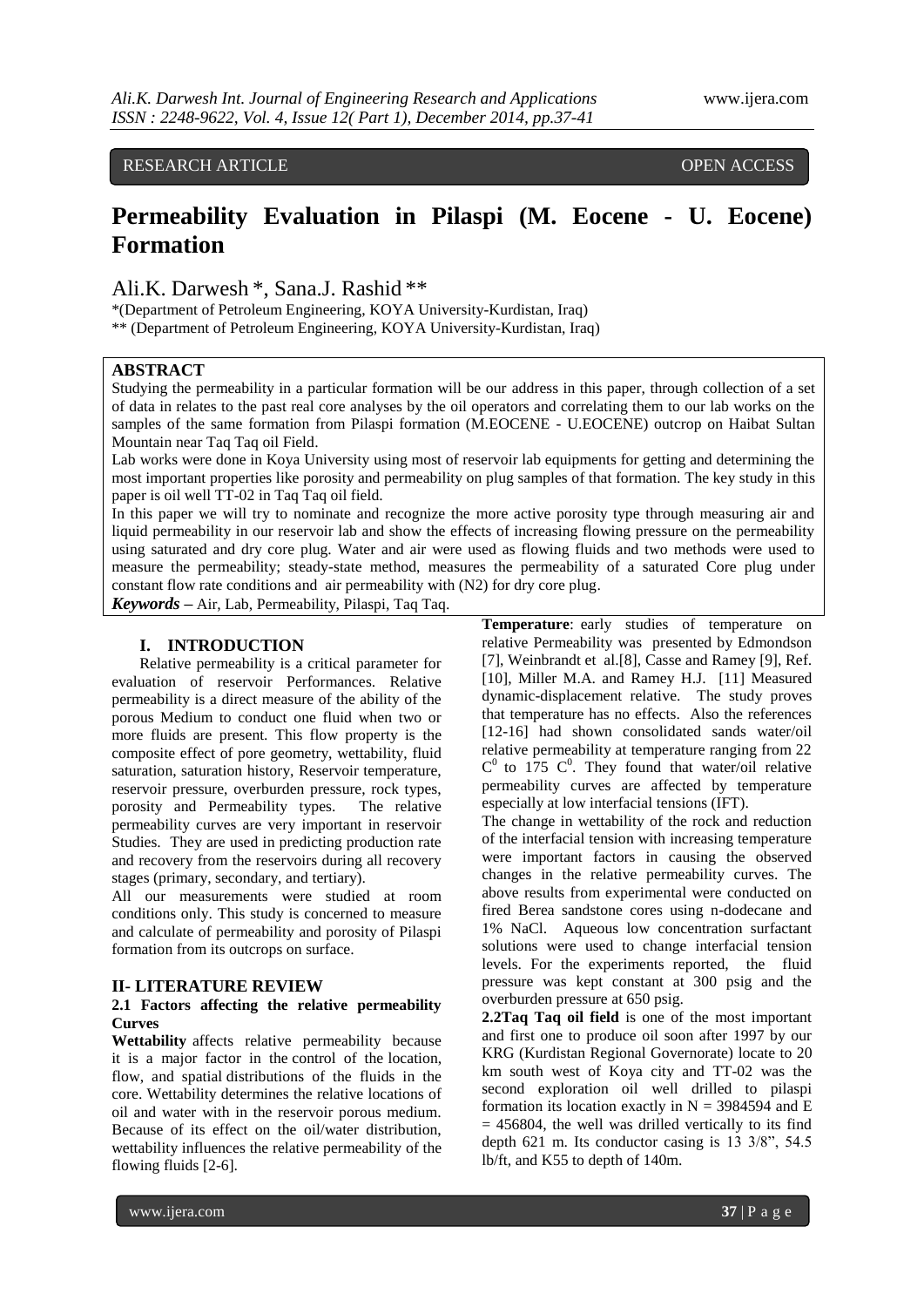The second section is 9 5/8" casing 36 lb/ft and K 55 to 545m, the internal of 545 m to 663m was left as an open hole in pilaspi formation as its Fig. 1



Figure – 1 TT 02 Geological column [1]

**Structure:** The well is sited very close to the crest maxima of the structure and only 150 m a way from well TT-01. No future information could be added to the current structural interpretation offered from the field survey (GR-219) or drilling of TT-01.

The most collected physical data for the pilaspi formation is illustrated in fig.1.

**Bottom hole pressure:** The well was drilled in 1978 and still there are a lot of drilling and production related data not clear or are not under hand fortunately the relation of depth is BHP was one of the most one available data.

From the bottom hole pressure survey BHP data we can come out with the pressure gradient or change with depth as in table 2 and 3, for the real pressure survey in two times each was lasting 30 minute for the pay zone interval.

|            |                                          | $1 \text{ and } 2 \text{ is not a positive.}$ |       |  |  |
|------------|------------------------------------------|-----------------------------------------------|-------|--|--|
| Time (min) | (f <sub>t</sub> )<br>Depth<br><b>TVD</b> | <b>BHCIP</b> psig                             |       |  |  |
| 15         | 1700                                     | 683.3                                         | 0.396 |  |  |
| 15         | 1800                                     | 722.9                                         | 0.399 |  |  |
| 15         | 1900                                     | 762.8                                         | 0.437 |  |  |
| 15         | 2000                                     | 806.5                                         | 0.446 |  |  |
| 15         | 2100                                     | 851.1                                         | 0.453 |  |  |
| 15         | 2150                                     | 874.9                                         |       |  |  |

Table -2 TT02 pressure survey

Table - 3 TT02 pressure survey

| Time (min) | (ft)<br>Depth<br><b>TVD</b> | <b>BHCIP</b> psig | B.H.P<br>gradient<br>psig/ft |  |
|------------|-----------------------------|-------------------|------------------------------|--|
| 15         | 1700                        | 688.8             | 0.392                        |  |
| 15         | 1800                        | 728               | 0.332                        |  |
| 15         | 1900                        | 767               | 0.43                         |  |
| 15         | 2000                        | 812.2             | 0.446                        |  |
| 15         | 2100                        | 856.2             | 0.45                         |  |
| 15         | 2150                        | 879.6             |                              |  |

#### **4- Lab works**

Our working was on samples from on Pilaspi outcrop from Haibat Sultan Mountain and the plug have been prepared in Reservoir Lab, preparing three core samples with dimensions as in table 4 below.

| Table-4 Core samples dimensions |  |  |
|---------------------------------|--|--|
|                                 |  |  |

| Core plug     | Sample 1 | Sample 2 | Sample 3 |
|---------------|----------|----------|----------|
| Diameter (cm) | 3.8      | 3.8      | 3.8      |
| Length $(cm)$ | 4.58     | 4.6      | 7.88     |

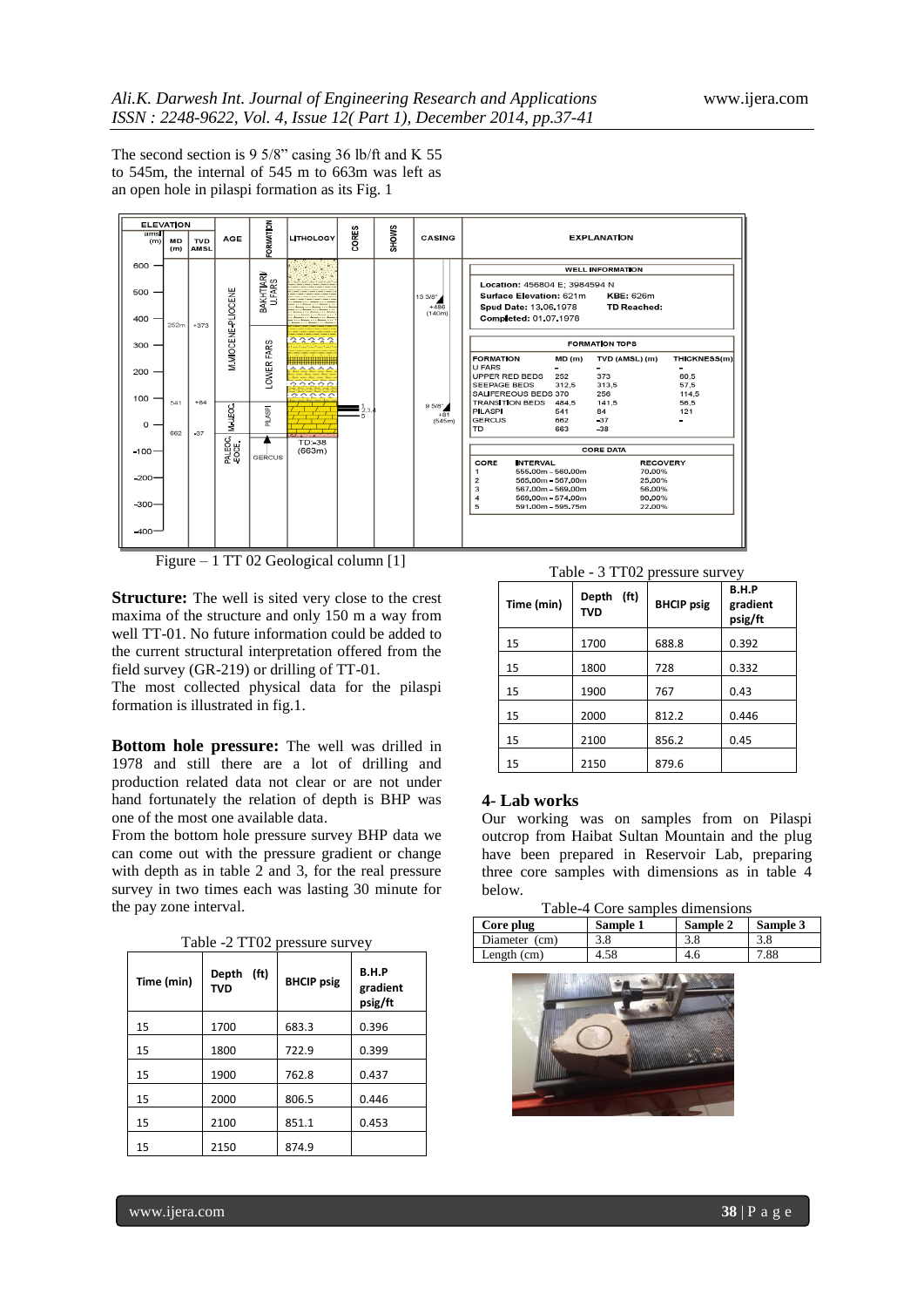The second step was cleaning the core plug for 5 hrs by using Distillation-Extraction (Dean-Stark) and drying the core plug inside the oven for 5 hrs at temp 200 C degree.

The third step was using (STEADY STATE GAS PERMEAMETER fig. 3) for determining the air permeability with letting N2 to flow under constant rate of following pressure with increasing the flowing pressure to different values as it clear in the table 5.

The final step in our lab works was saturating the core samples with water for determining the porosities with water based on the normal procedure of Archimedes method by determining the difference in weight.

## **V. Lab work Results**

1. Our samples were from Pilaspi outcrop on the surface.

- 2. The room temperature was 22degree centigrade.
- 3. All the tools and equipments worked properly without any problem.
- 4. There were no accident or incident, we followed all related standard working procedure.
- 5. Used gas for determining permeability was clean  $N_2$ .
- 6. All the tests period was 8 days which we spent most of the times in cleaning and drying for getting accurate results.
- 7. Determination of permeability done using different pressure difference.
- 8. During the permeability determination we were under the working condition of Darcy regarding the steady state flow.
- 9. With all those points above both porosity and permeability was zero for all samples.





And the result for sample 1 calculation was as below and same result for sample 2 and 3. Table - 5 Permeability test result

| <b>Sample Name</b> | <b>Dia</b><br>(mm) | Length<br>(mm) | Atm.<br>Press.<br>(psia) | <b>Confining</b><br><b>Pressure</b><br>Radial<br>(psig) | Date Time of test | <b>PT01</b><br>(psia) | Temp.<br>$(^{\circ}C)$ | <b>FQT01</b><br>(Ncc/min) | $Ka$ (mD) | Darcy<br>conditions<br>granted |
|--------------------|--------------------|----------------|--------------------------|---------------------------------------------------------|-------------------|-----------------------|------------------------|---------------------------|-----------|--------------------------------|
| Pilaspi Sample 1   | 38.00              | 45.90          | 13.49                    | 250.00                                                  | 10/6/14 1:00 PM   | 14.25                 | 20.0                   | 0.000                     | 0.000     |                                |
|                    | 38.00              | 45.90          | 13.49                    | 250.00                                                  | 10/6/14 1:00 PM   | 15.20                 | 20.0                   | 0.000                     | 0.000     |                                |
|                    | 38.00              | 45.90          | 13.49                    | 250.00                                                  | 10/6/14 1:00 PM   | 15.97                 | 20.0                   | 0.000                     | 0.000     |                                |
|                    | 38.00              | 45.90          | 13.49                    | 250.00                                                  | 10/6/14 1:00 PM   | 16.45                 | 20.0                   | 0.000                     | 0.000     |                                |
|                    | 38.00              | 45.90          | 13.49                    | 250                                                     | 10/6/14 1:00 PM   | 17.06                 | 20.0                   | 0.000                     | 0.000     |                                |
|                    | 38.00              | 45.90          | 13.49                    | 250.00                                                  | 10/6/14 1:00 PM   | 17.92                 | 20.0                   | 0.000                     | 0.000     |                                |
|                    | 38.00              | 45.90          | 13.49                    | 250.00                                                  | 10/6/14 1:00 PM   | 18.74                 | 20.0                   | 0.000                     | 0.000     |                                |
|                    | 38.00              | 45.90          | 13.49                    | 250.00                                                  | 10/6/14 1:00 PM   | 20.54                 | 20.0                   | 0.000                     | 0.000     |                                |
|                    | 38.00              | 45.90          | 13.49                    | 250.00                                                  | 10/6/14 1:00 PM   | 24.34                 | 20.0                   | 0.000                     | 0.000     |                                |
|                    | 38.00              | 45.90          | 13.49                    | 250                                                     | 10/6/14 1:00 PM   | 26.49                 | 20.0                   | 0.000                     | 0.000     |                                |
|                    | 38.00              | 45.90          | 13.49                    | 250.00                                                  | 10/6/14 1:00 PM   | 27.85                 | 20.0                   | 0.000                     | 0.000     |                                |
|                    | 38.00              | 45.90          | 13.49                    | 250.00                                                  | 10/6/14 1:00 PM   | 31.55                 | 20.0                   | 0.000                     | 0.000     |                                |
|                    | 38.00              | 45.90          | 13.49                    | 250.00                                                  | 10/6/14 1:00 PM   | 32.05                 | 20.0                   | 0.000                     | 0.000     |                                |
|                    | 38.00              | 45.90          | 13.49                    | 250.00                                                  | 10/6/14 1:00 PM   | 33.00                 | 20.0                   | 0.000                     | 0.000     |                                |
|                    | 38.00              | 45.90          | 13.49                    | 250                                                     | 10/6/14 1:00 PM   | 34.05                 | 20.0                   | 0.000                     | 0.000     |                                |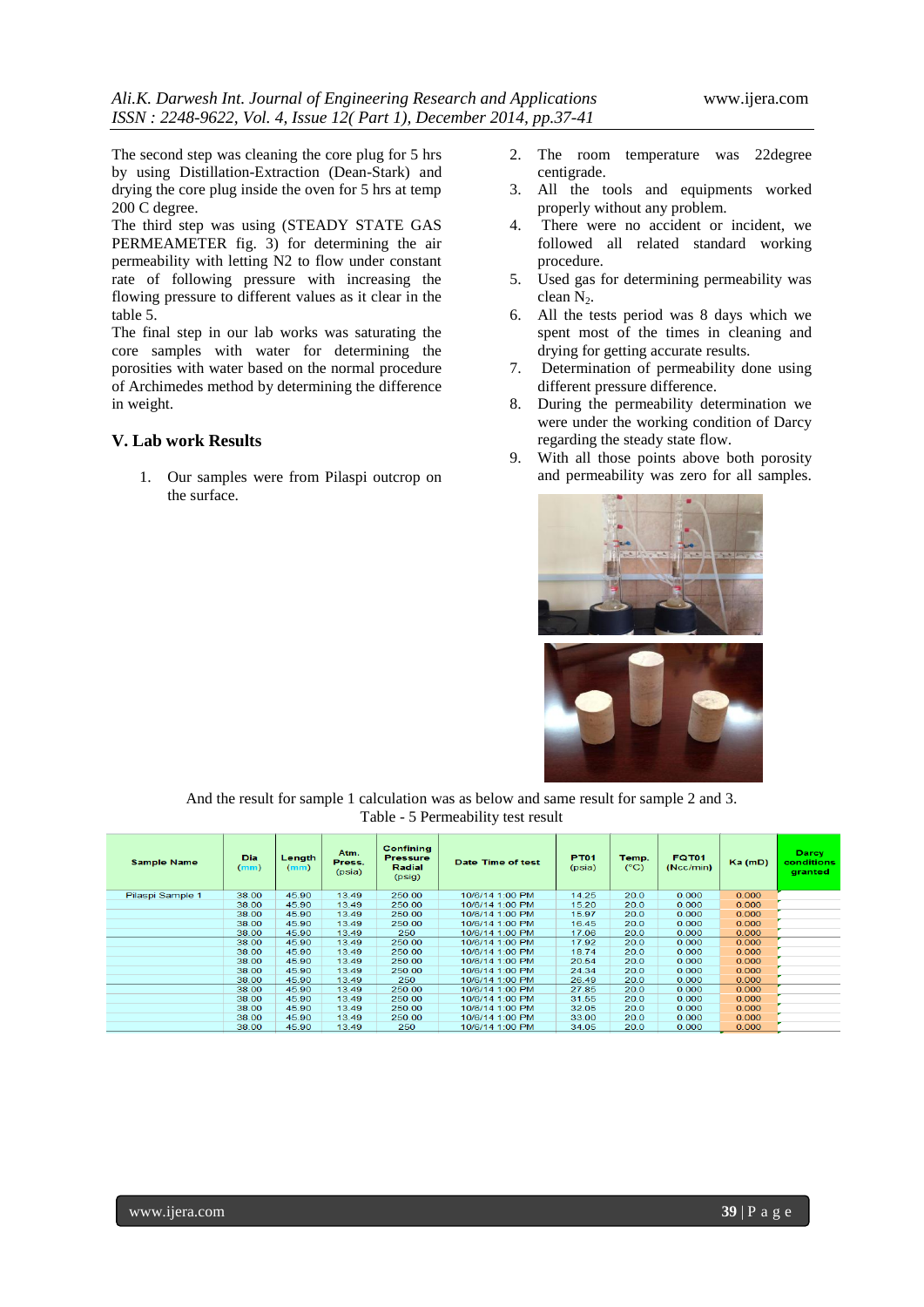## *Ali.K. Darwesh Int. Journal of Engineering Research and Applications* www.ijera.com *ISSN : 2248-9622, Vol. 4, Issue 12( Part 1), December 2014, pp.37-41*

| Sample: 1                               | Dryweight        | $W1=$ | 137.34                                       | gm    |     |
|-----------------------------------------|------------------|-------|----------------------------------------------|-------|-----|
| To find Vp:                             | saturated weight | $W2=$ | 137.34                                       | gm    |     |
|                                         |                  |       |                                              |       |     |
| $S = S_0 + Sw + Sg = 1$                 | means Vp because |       | $Vw = Sw/Vp$ , $Vo = So/Vp$ and $Vg = Sg/Vp$ |       |     |
| assum Sg= $0$ , Sw= $0$                 |                  |       | $Vp = So/Vp + Sw/Vp + Sg/Vp$                 |       |     |
| $S = SO = Vp$                           |                  |       | $Vp=1$                                       |       |     |
|                                         |                  |       |                                              |       |     |
| Vp= W1-W2/ water density                |                  |       | water density= 1                             |       |     |
| 0.000<br>$Vp =$                         | <b>CC</b>        |       |                                              |       |     |
|                                         |                  |       |                                              |       |     |
| To find Vb:                             |                  |       |                                              |       |     |
| 1. measure the length of plug smaple L  |                  | 4.58  | cm                                           |       |     |
| 2. Measyre the diamter of plug samipe D |                  | 3.8   | cm                                           | $R =$ | 1.9 |
|                                         |                  |       |                                              |       |     |
| $Vb = \Pi R2 L$                         |                  |       |                                              |       |     |
|                                         |                  |       | <b>Calculations</b>                          |       |     |
| $Vb=$                                   | 51.942<br>cc     |       |                                              |       |     |
| To find popsity:                        |                  |       |                                              |       |     |
|                                         |                  |       |                                              |       |     |
| Porosity = $vp/b$                       | $\Omega$         |       |                                              |       |     |

Table 6 samples saturation results

| Core plug                | Sample | Sample | Sample 3 |
|--------------------------|--------|--------|----------|
| Dry weight (gm)          | 137.34 | 136.7  | 233.52   |
| saturated<br>bv<br>water |        |        |          |
| (g <sub>m</sub> )        | 137.34 | 136.7  | 233.52   |

#### **5- Conclusions**

- 1- Pilaspi formation has no primary porosity, this was clear in both used methods (Steady state Permeability and saturation), so we can come out to a cretin result that all hydrocarbons in TT-2 is because of highly fractured layers and not because of any other types of porosity.
- 2- Based on Klinkinberge effect results gas permeability is higher liquid permeability, we can say that the original porosity and permeability are both zero
- 3- Based on the point above and zero primary porosity still we can say that the only path of flow are because of fractures belong the tectonic movements that build fractures and cavities.
- 4- Both pressure and temperature have a liner effect on porosity so we can say that our results in ambulant condition can represent reservoir condition also
- 5- Real pressure gradients from the operator reports give the value of (0.4 psi/ft) with can confirm the result of that we have a difference with normal overburden pressure gradient 0.5 psi/ft which are of course because of hydrocarbon content in the interval from ( 1700 to 2150 ) ft and liquid fluid above.

#### **REFERENCES**

- [1] NOC daily report, TT 02, Taq Taq, Kurdistan.
- [2] F.F. Craig, Jr. The Reservoir Engineering *Aspects of water flooding. Monograph series, SPE, Richardson, TX. 1993.*
- [3] W.G. Anderson *"Wettability Literature survey- part 5: the effects of wettability on relative permeability" JPT, pp 1453-1467, Nov. 1987.*
- [4] D.N.Rao, M. Glrard, and, S. G. Sayegh "*Impact miscible flooding on wettability, relative permeability, and oil recovery". SPE, Reservoir Engineering, pp 204-528, May1992.*
- [5] J. S. Archer, and C. G. wall, *Petroleum Engineering: Principles and Practice. Graham and Trotman Inc, Gaithersburg. MD., USA 1986 pp. 108.*
- [6] J. Vivek, S. Chattopadhyay, and M. M. Sharma "*Effect of capillary pressure, salinity, and aging on wettability alteration in sandstones and limestones". SPE paper 75189, presented in IOR symposium, Tulsa, OK, 13-17 April 2002.*
- [7] T.A. Edmondson "*Effects of temperature on water flooding" J. Can. Pet. Tech. (Oct.- Dec. 1965) 236.*